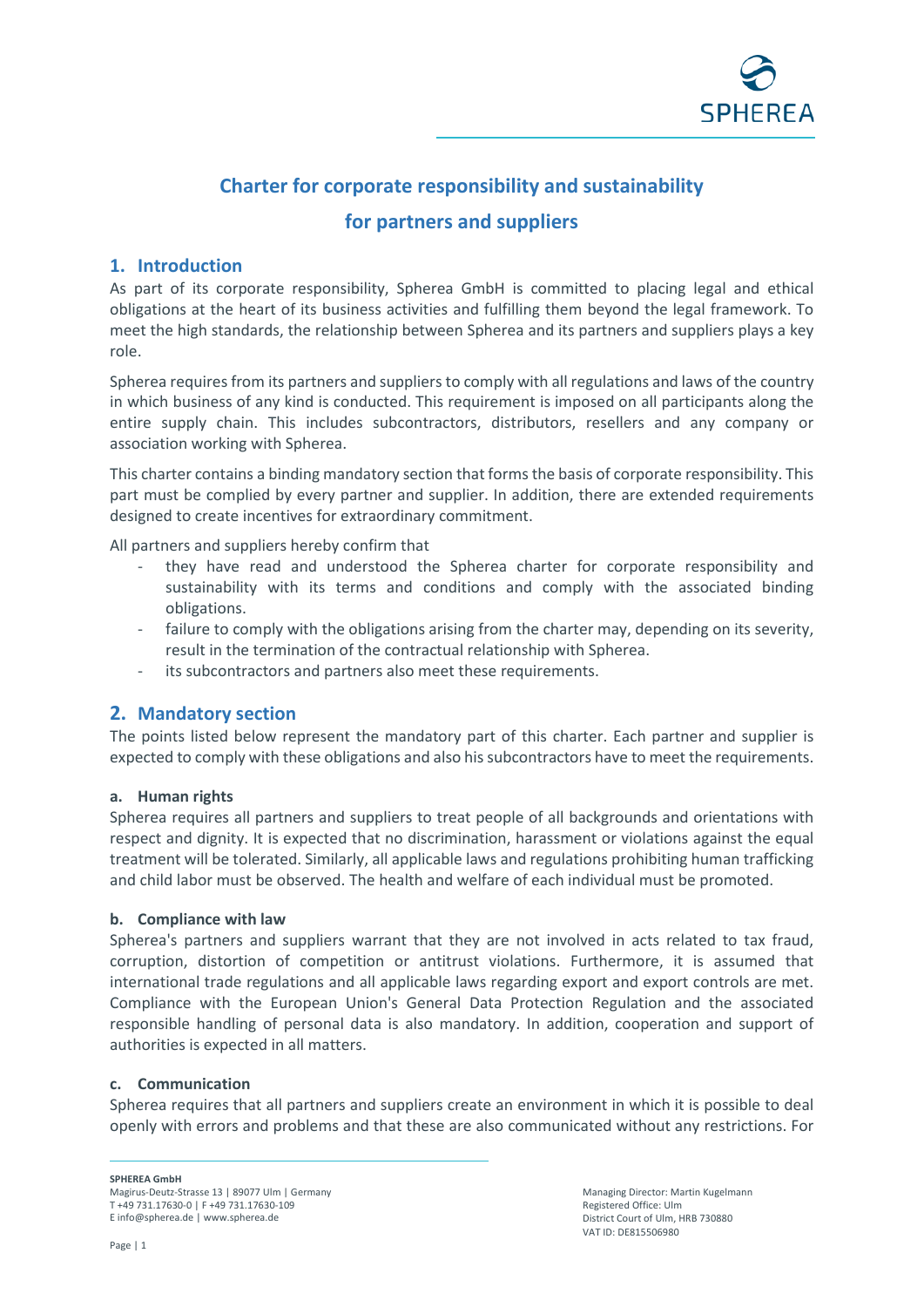

this purpose, a grievance mechanism must be introduced for all persons to point out risks regarding human rights, the environment or other breaches caused by the result of business activities of the company or a direct supplier.

### **d. Sustainability and working environment**

All partners and suppliers are required to take measures to avoid environmental, health and safety risks. The aim is to conserve natural resources, promote recycling and ensure that biodiversity is not damaged along the entire value chain. Likewise, it must be ensured that working conditions comply with all applicable regulations and laws. Particular attention must be paid to safety, break times, vacations and fair wages. It is expected that fair working conditions prevail for the company's own employees as well as for those of subcontractors, especially in third party countries.

### **e. Dealing with interests**

Spherea requires all partners and suppliers to take precautions to avoid actual and potential conflicts of interest. Invitations and gifts from and to business partners may only be accepted or made within the scope of general business practices. When dealing with interests, it is also expected that all applicable laws regarding the protection of intellectual property are observed.

### **f. Service provision**

Partners and suppliers must ensure that all applicable laws and regulations concerning the procurement of minerals are complied with when providing services. Special attention must be paid to minerals originating from conflict areas. In addition, effective measures are expected to be implemented to minimize the risk of counterfeit parts coming into circulation.

### **3. Extended requirements**

The following are the points that Spherea wishes its partners and suppliers to comply with. These are not obligatory, which is why no consequences arise from non-compliance. However, the partial or complete implementation of these points has a positive effect on the selection of suppliers and can be respected by Spherea.

### **a. People**

Beyond the legal framework, there is much scope to improve interpersonal interactions within the own organization and with other stakeholders. As Spherea, we value working with partners and suppliers who are committed to diversification and promoting equal treatment of people regardless of gender, origin, age or any other background. This comes along with the desire for a fair management style and transparent decision-making. Managers in particular act as role models and are responsible for ensuring that these shared values become part of the corporate culture.

### **b. Environment**

Dedication to environmental protection is recognized in a special way. This includes any commitment that avoids, reduces or compensates emissions. The use, promotion and production of renewable energies are also recognized. The application of the principle of circular economy (durable construction, reuse, recycling, etc.) is also positively evaluated.

### **c. Partnership handling**

We value a cooperative partnership and an open exchange with constructive feedback in both directions. This also includes dealing with errors and risks in an open, transparent and timely manner. Preferred cooperation also takes place with remarkable innovative companies.

**SPHEREA GmbH** 

Magirus-Deutz-Strasse 13 | 89077 Ulm | Germany T +49 731.17630-0 | F +49 731.17630-109 E info@spherea.de | www.spherea.de